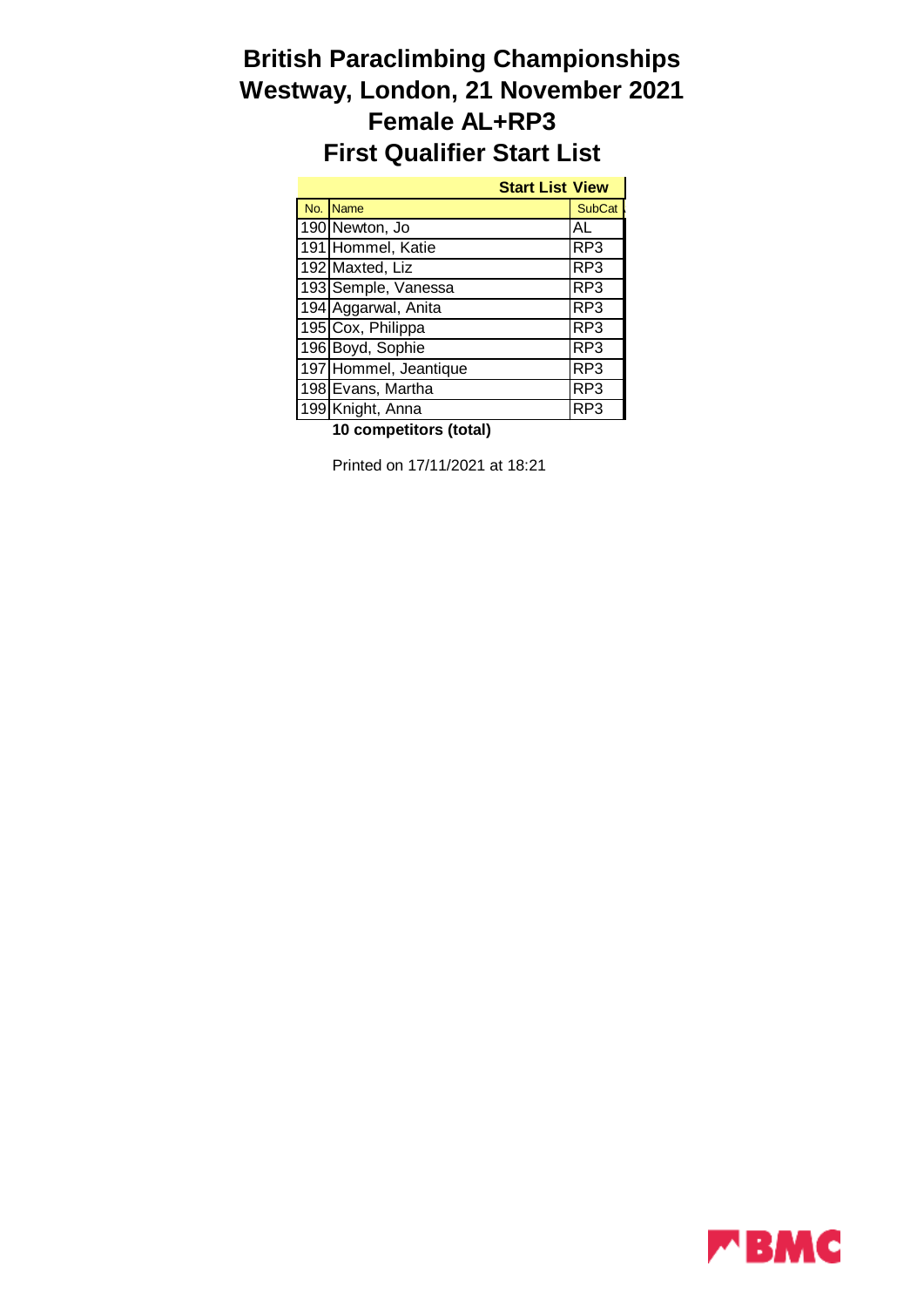# **British Paraclimbing Championships Westway, London, 21 November 2021 Female AU First Qualifier Start List**

| <b>Start List View</b> |                             |               |
|------------------------|-----------------------------|---------------|
|                        | No. Name                    | <b>SubCat</b> |
|                        | 200 Walsh, Isabella         |               |
|                        | 201 Calado, Joana           |               |
|                        | $\sim$ $\sim$ $\sim$ $\sim$ |               |

**2 competitors (total)**

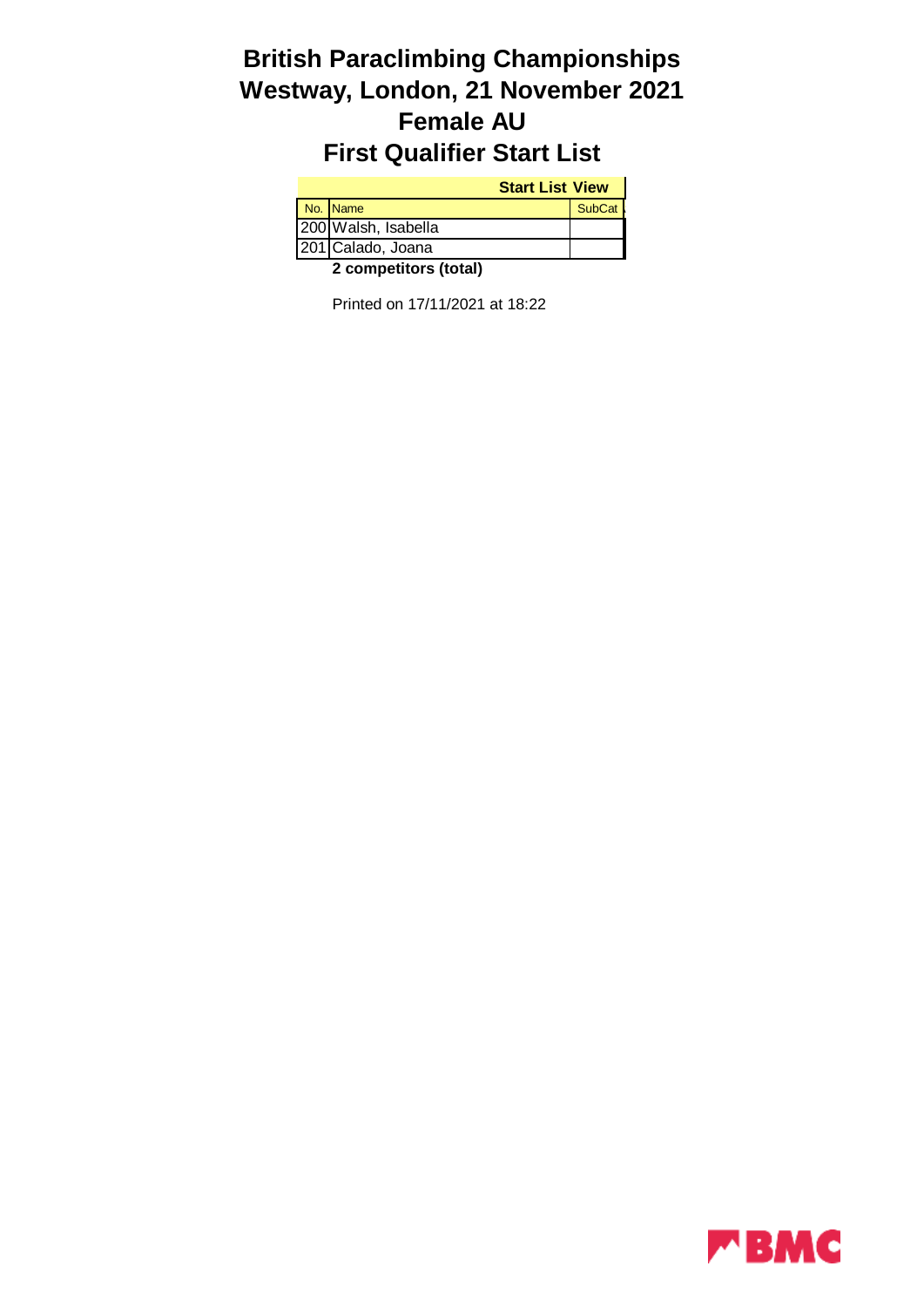# **British Paraclimbing Championships Westway, London, 21 November 2021 Female B1 First Qualifier Start List**

| <b>Start List View</b> |               |               |
|------------------------|---------------|---------------|
|                        | No. Name      | <b>SubCat</b> |
|                        | 202 Foo, Anna |               |
| 1 competitors (total)  |               |               |

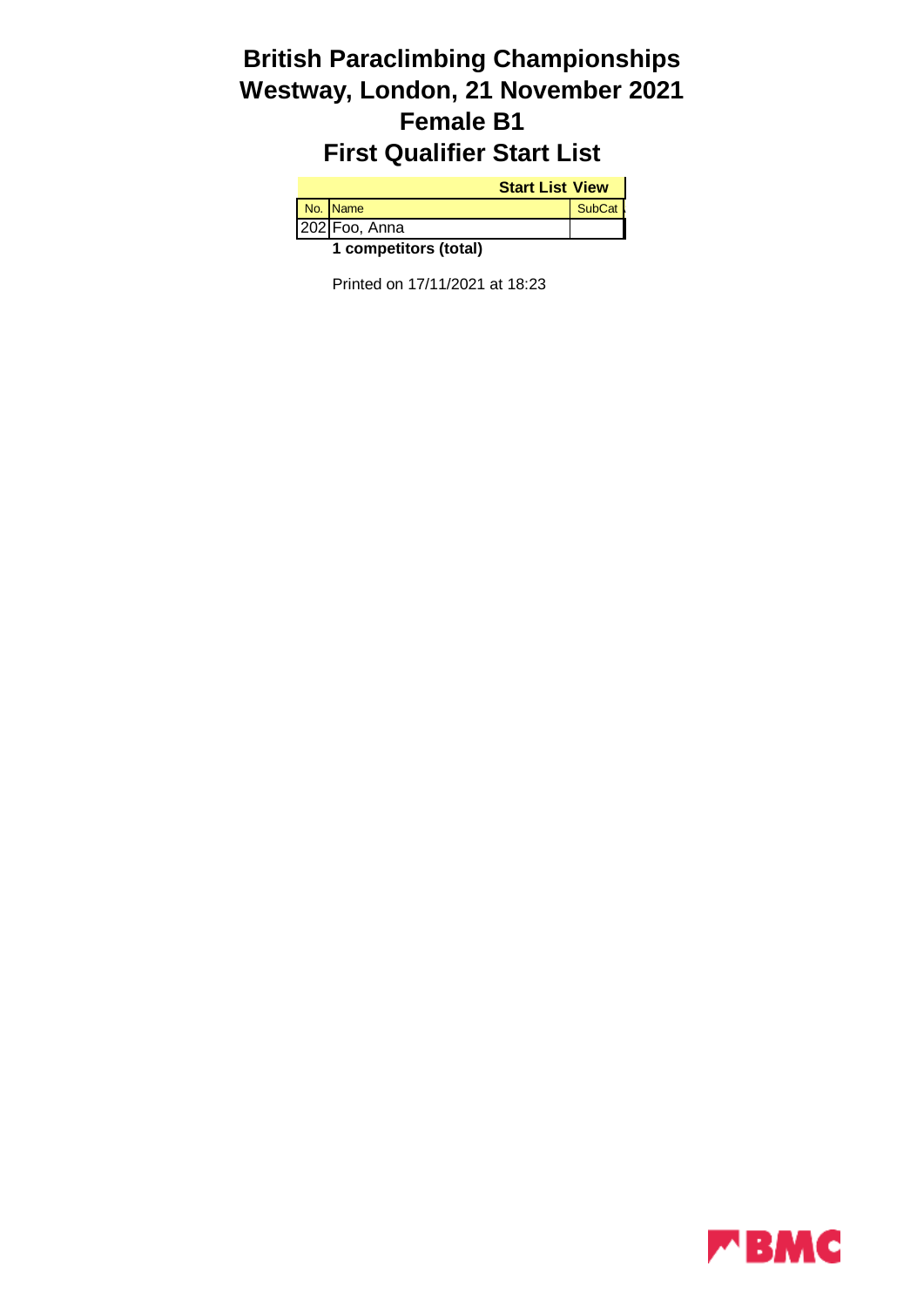# **British Paraclimbing Championships Westway, London, 21 November 2021 Female RP1+RP2 First Qualifier Start List**

| <b>Start List View</b> |                 |
|------------------------|-----------------|
| No. Name               | <b>SubCat</b>   |
| 203 Plant, Cambell     | RP <sub>1</sub> |
| 204 Searle, Josie      | RP <sub>2</sub> |
| 204 Gilchrist, Rebecca | IRP1            |
| 206 Keyworth, Lucy     | RP <sub>1</sub> |
| 207 Mills, Alexandra   | RP <sub>1</sub> |

**5 competitors (total)**

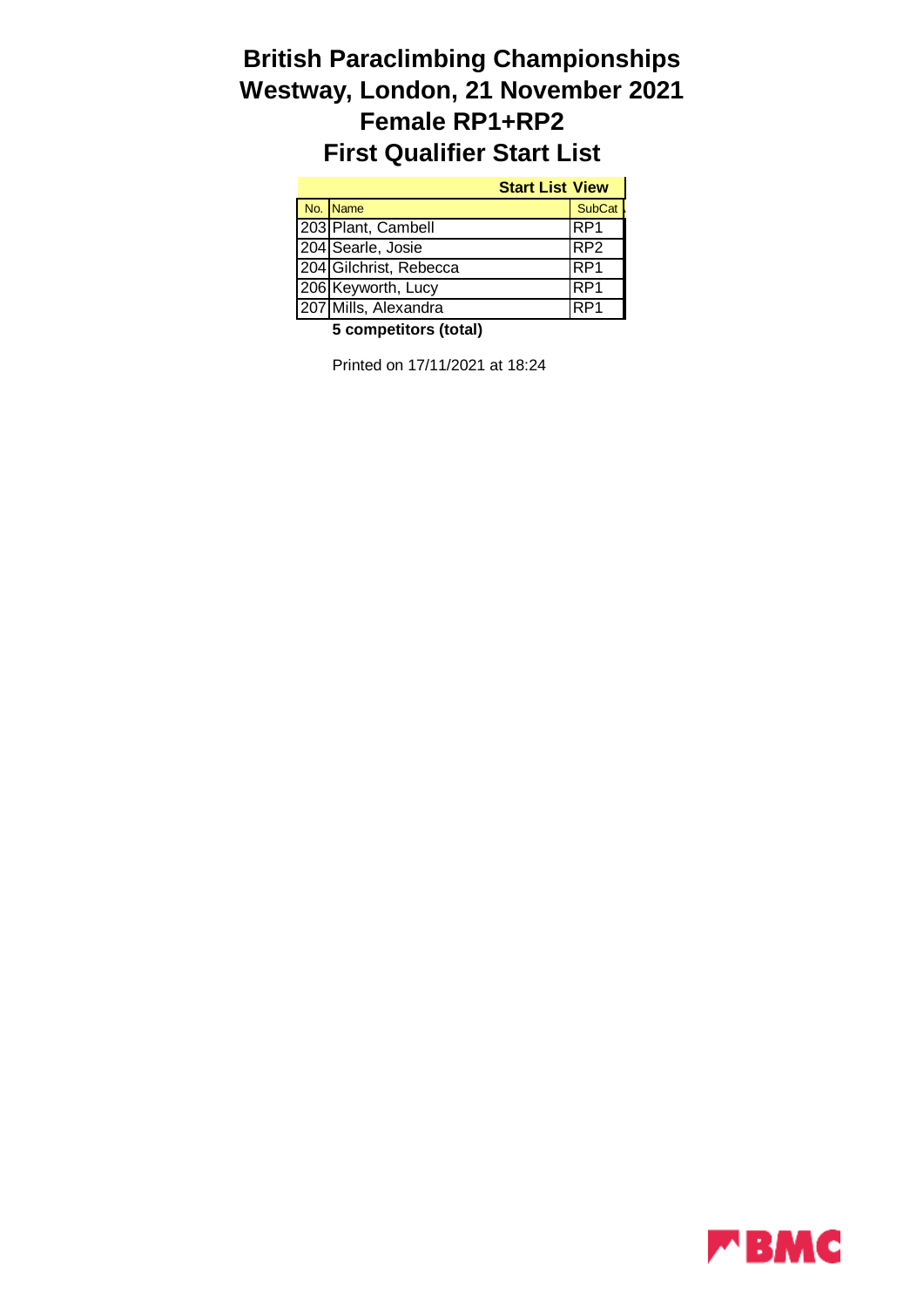# **British Paraclimbing Championships Westway, London, 21 November 2021 Male AU Competition Result**

| <b>Start List View</b> |                  |               |
|------------------------|------------------|---------------|
|                        | No. Name         | <b>SubCat</b> |
|                        | 208 Rudge, James |               |
| 1 competitors (total)  |                  |               |

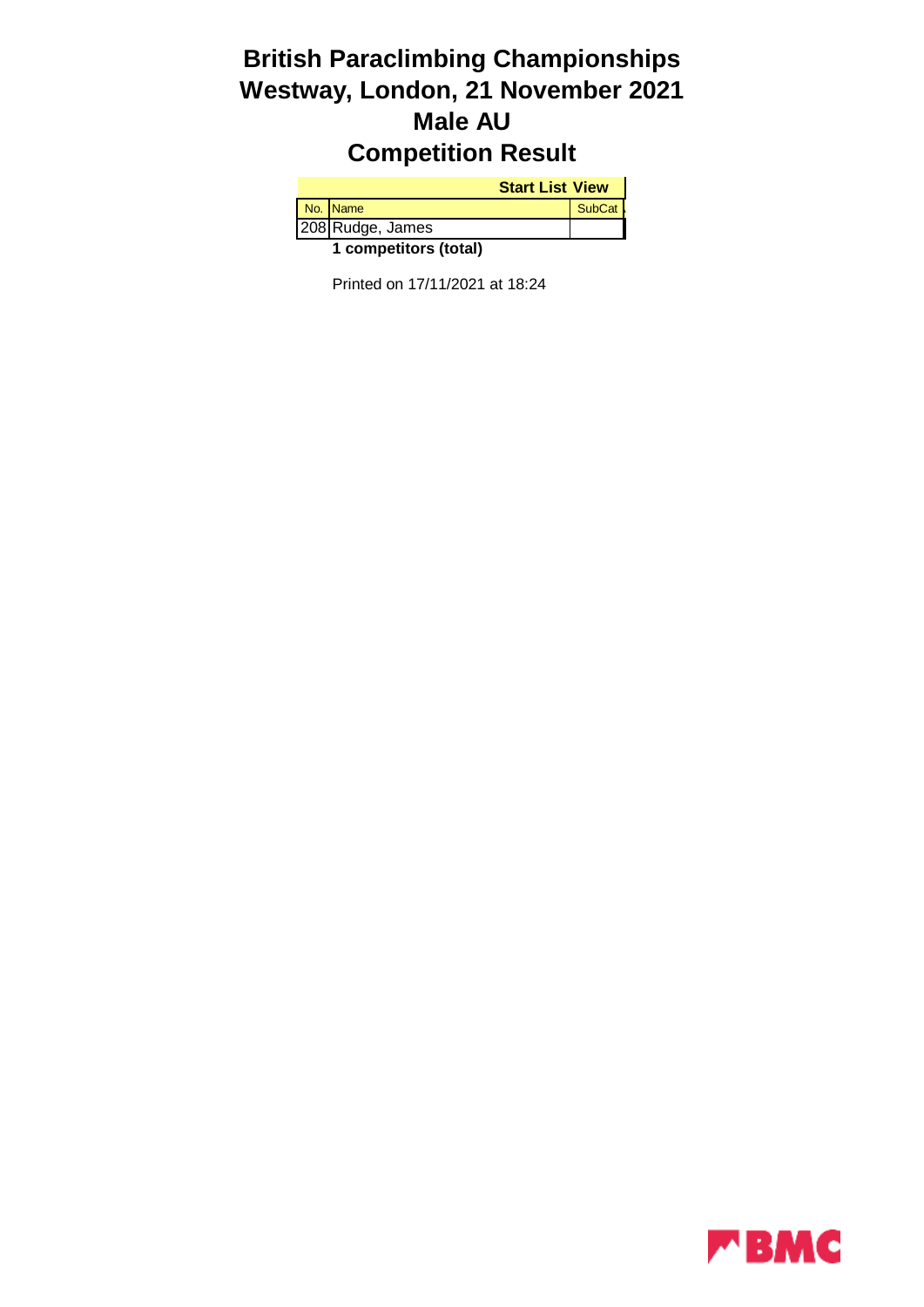## **British Paraclimbing Championships Westway, London, 21 November 2021 Male RP1+RP2 First Qualifier Start List**

| <b>Start List View</b> |               |
|------------------------|---------------|
| No. Name               | <b>SubCat</b> |
| 209 Jamieson, Luke     | IRP2          |
| 210 Thompson, Alex     | IRP1          |
| 211 Morgan, Laurence   | IRP1          |
| 212 McCarthy, Peter    | IRP1          |

**4 competitors (total)**

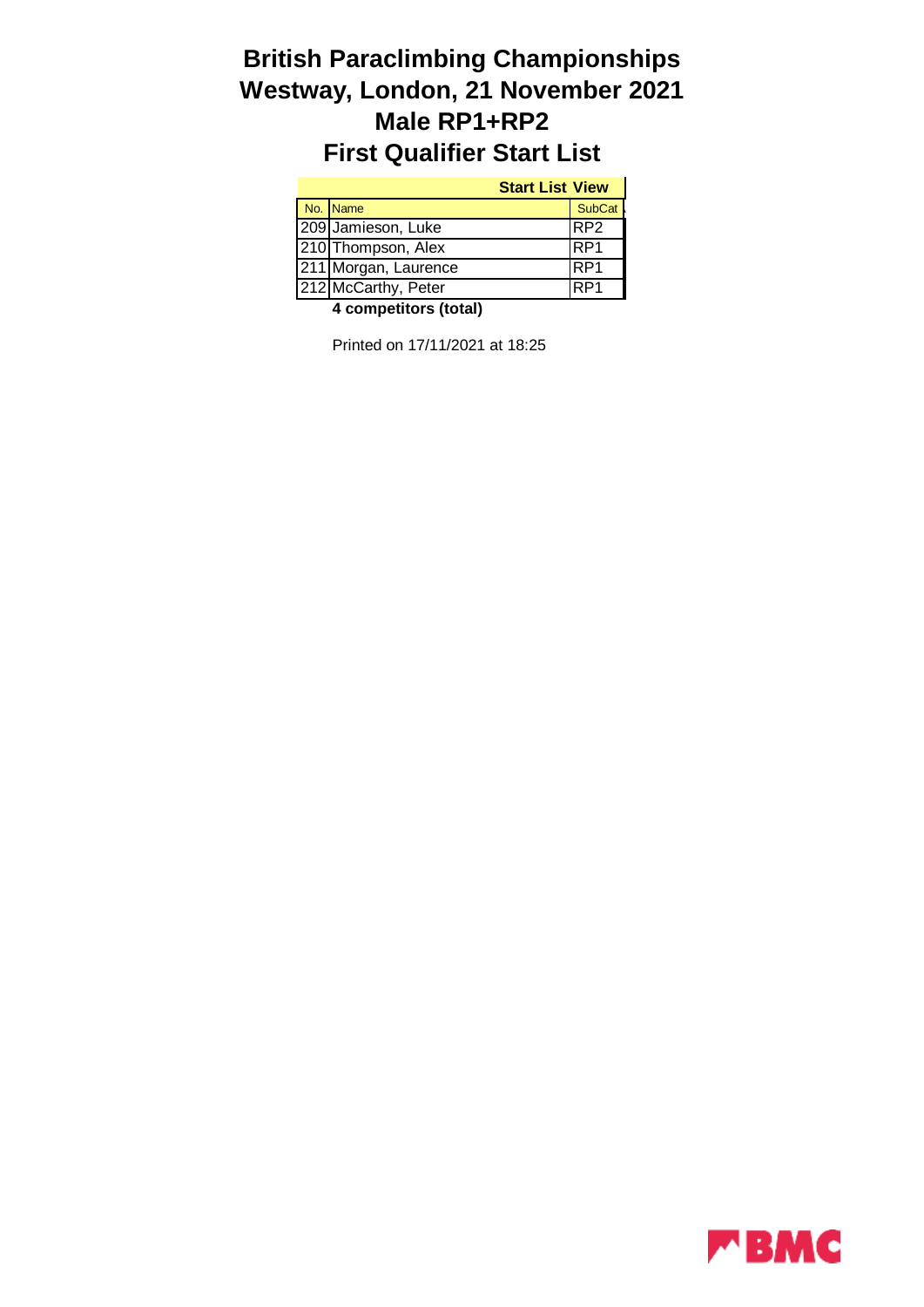#### **British Paraclimbing Championships Westway, London, 21 November 2021 Male RP3 First Qualifier Start List**

#### **Start List View**

| No. Name        | <b>SubCat</b> |
|-----------------|---------------|
| 213 Smith, Luke |               |
| 214 White, Matt |               |
| 215 Smith, Adam |               |

**3 competitors (total)**